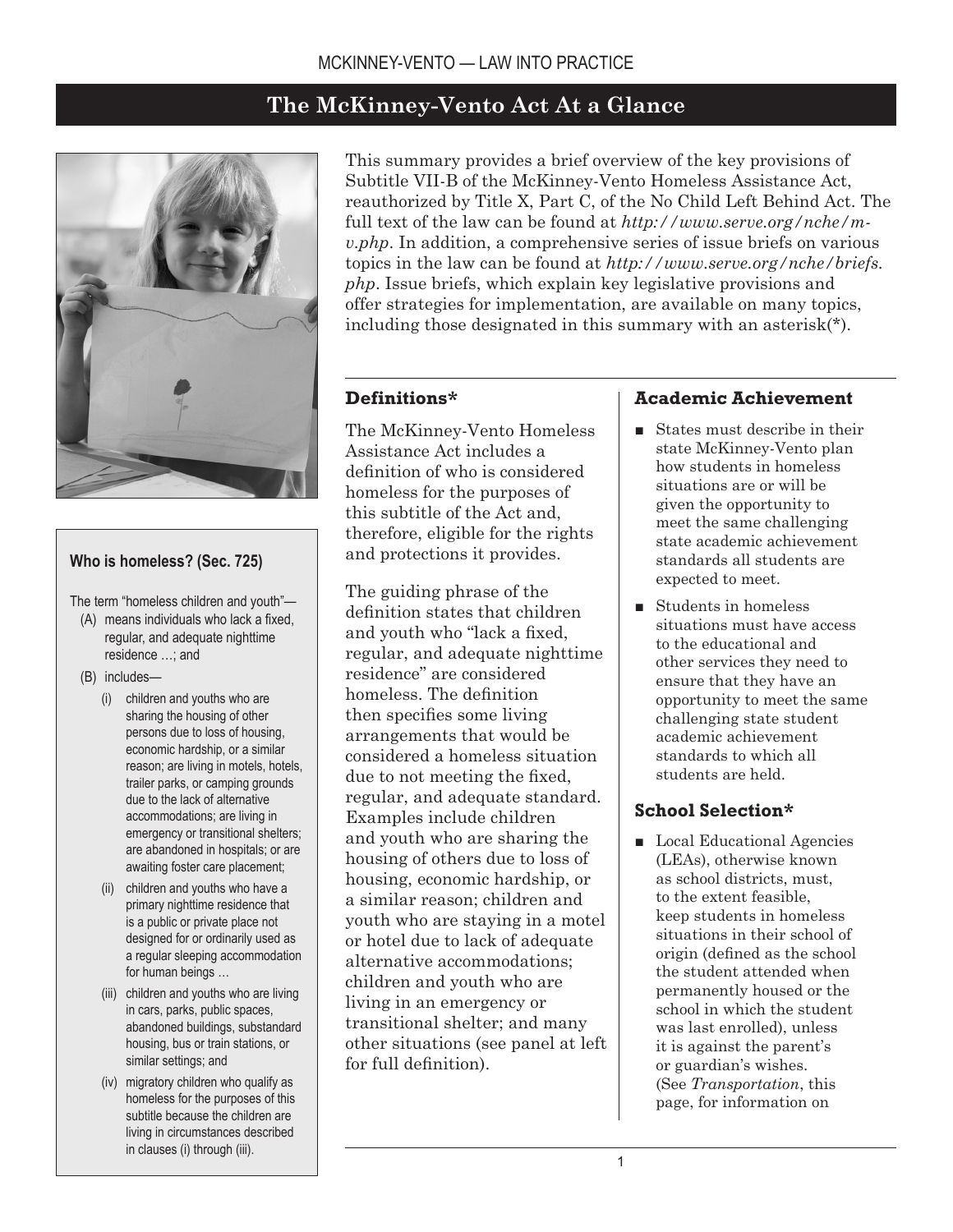transportation to the school of origin.)

- Students can continue attending their school of origin the entire time they are homeless and until the end of any academic year in which they move into permanent housing.
- Students may also choose to enroll in any public school that students living in the same attendance area are eligible to attend. (See *Enrollment*, this page.)
- If a student is sent to a school other than the school of origin or the school requested by the parent or guardian, the LEA must provide the parent or guardian with a written explanation of its decision and the right to appeal. (See *Dispute Resolution*, this page.)
- Local homeless education liaisons must help unaccompanied youth (youth who are not in the physical custody of a parent or guardian) choose and enroll in a school, after considering the youth's wishes, and must provide the youth with notice of his/her right to appeal an enrollment choice that goes against his/her wishes. (See *Local Liaisons*, next page, for the appointment and duties of the local liaison.)

## **Enrollment\***

■ LEAs must enroll students in homeless situations immediately, even if they do not have documents normally required for enrollment, such as previous school records, medical or immunization records, proof of residency,

birth certificate, proof of guardianship, or other documents. The term "enroll" is defined by the McKinney-Vento Act as "attending classes and participating fully in school activities".

- Enrolling schools must obtain school records from the previous school, and students must be enrolled in school while records are obtained.
- If a student does not have immunizations or immunization or medical records, the liaison must immediately assist in obtaining them, and the student must be enrolled in school in the interim.
- Schools must maintain records for students experiencing homelessness so that they can be transferred promptly to future schools, as needed.
- States must address barriers resulting from enrollment delays caused by immunization and medical records requirements, residency requirements, lack of birth certificates, school records or other documentation, guardianship issues, or uniform or dress code requirements.
- States and LEAs must develop, review, and revise their policies to remove barriers to the school enrollment and retention of children and youth in homeless situations.

### **Dispute Resolution\***

■ Every state must establish procedures to resolve disputes regarding the educational

placement of homeless students promptly.

- Whenever a dispute arises, the student must be admitted immediately to the requested school while the dispute is being resolved.
- If a student is sent to a school other than the school of origin or the school requested by the parent or guardian, the LEA must provide the parent or guardian with a written explanation of its decision and the right to appeal. (See *Dispute Resolution*, this page.)
- The school must refer the student, parent, or guardian to the local liaison to carry out the dispute resolution process as expeditiously as possible. (See *Local Liaisons*, next page, for the duties of local liaisons.)
- Local liaisons must ensure that the same access to the dispute resolution process is provided to unaccompanied youth.

### **Transportation\***

- At a parent or guardian's request, homeless students must be provided with transportation to and from their school of origin.
- For unaccompanied youth, transportation to and from the school of origin must be provided at the local liaison's request.
- If the student's temporary residence and the school of origin are in the same LEA, that LEA must provide transportation. If the student is living outside the school of origin's LEA, the LEA where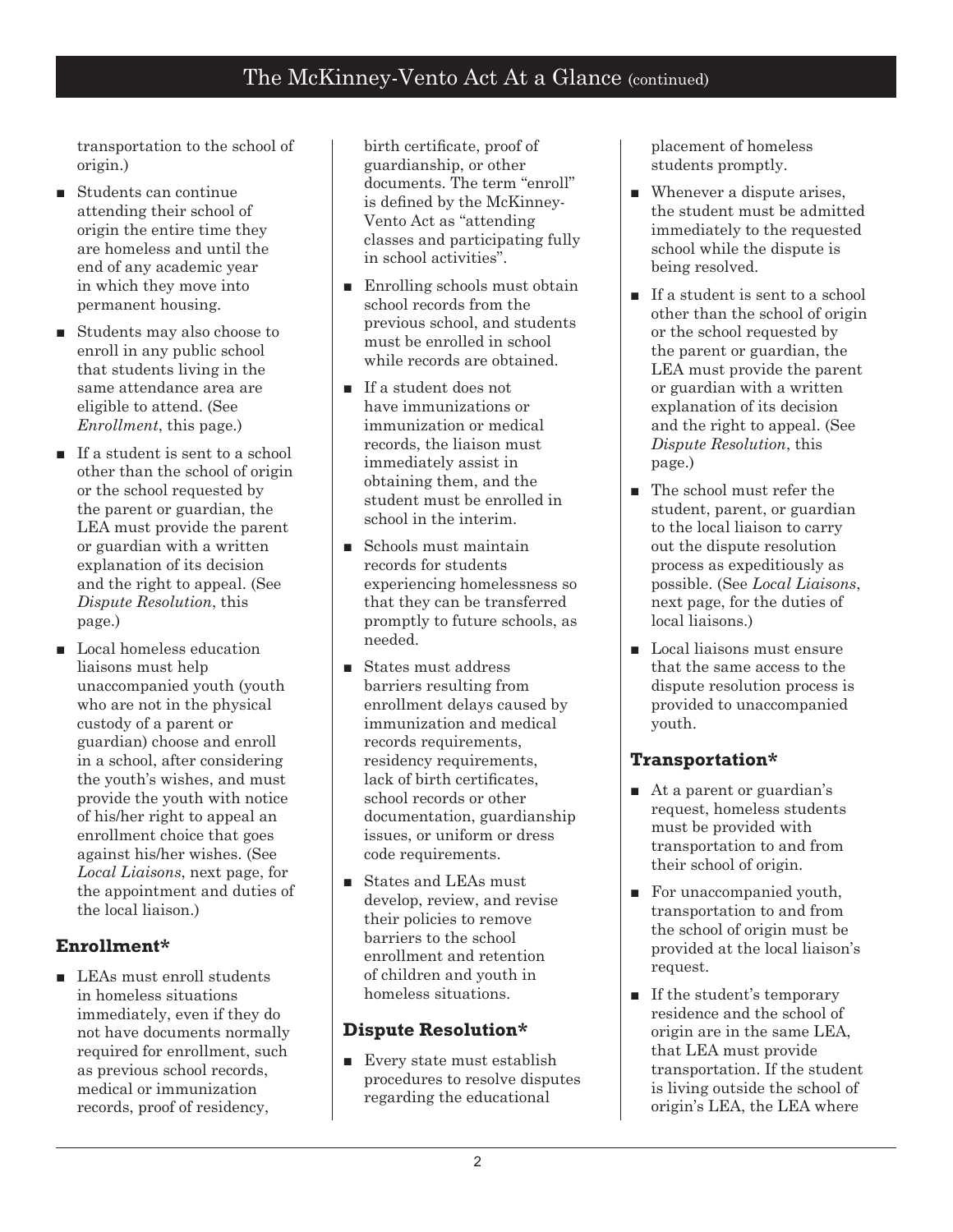the student is living and the school of origin's LEA must determine how to divide the responsibility and cost of providing transportation, or they must share the responsibility and cost equally.

■ In addition to providing transportation to the school of origin, LEAs must provide students in homeless situations with transportation services comparable to those provided to other students.

# **Local Liaisons\***

- Every LEA must designate an appropriate staff person as a local homeless education liaison.
- Local liaisons must ensure that:
	- Children and youth in homeless situations are identified by school personnel and through coordination activities with other entities and agencies.
	- Children and youth enroll in, and have full and equal opportunity to succeed in, the schools of the LEA.
	- Families, children, and youth receive educational services for which they are eligible, including Head Start, Even Start, and pre-school programs administered by the LEA; and referrals to health, mental health, dental, and other appropriate services.
	- Parents or guardians are informed of educational and related opportunities available to their children and are provided with meaningful opportunities

to participate in the education of their children.

- Public notice of the educational rights of students in homeless situations is disseminated where children and youth receive services under the Act (such as schools, family shelters, and soup kitchens).
- Enrollment disputes are mediated in accordance with the provisions of the McKinney-Vento Act. (See *Dispute Resolution*, previous page.)
- Parents, guardians, and unaccompanied youth are informed fully of all available transportation services, including to the school of origin, and are assisted in accessing these services.
- Local liaisons must collaborate and coordinate with State Coordinators for Homeless Education and community and school personnel responsible for the provision of education and related services to children and youth in homeless situations.
- State Coordinators and LEAs must inform school personnel, service providers, and advocates who work with families in homeless situations of the duties of the local liaison.

### **Segregation\***

■ Homelessness alone is not sufficient reason to separate students from the mainstream school environment.

- States that receive McKinney-Vento funds are prohibited from segregating homeless students in separate schools, separate programs within schools, or separate settings within schools.<sup>1</sup>
- If McKinney-Vento services are provided on school grounds, schools must not provide services in settings within a school that segregate homeless children and youth from other children and youth, except as is necessary for short periods of time for health and safety emergencies or to provide temporary, special, and supplementary services.
- SEAs and LEAs must adopt policies and practices to ensure that homeless children and youth are not segregated or stigmatized on the basis of their status as homeless.
- Services provided with McKinney-Vento Act funds must not replace the regular academic program and must be designed to expand upon or improve services provided as part of the school's regular academic program.

# **Local Subgrants**

■ States are required to award competitive subgrants to LEAs based on need and the quality of the application

*States that had separate schools operated in FY2000 in a "covered county" are excluded from the prohibition, and are eligible to receive McKinney funds, providing that the covered schools and the LEAs that the homeless children enrolled in the covered schools are eligible to attend meet the requirements specified for them in the Act. (Covered counties are Orange County, CA; San Diego County, CA; San Joaquin County, CA; and Maricopa County, AZ.)*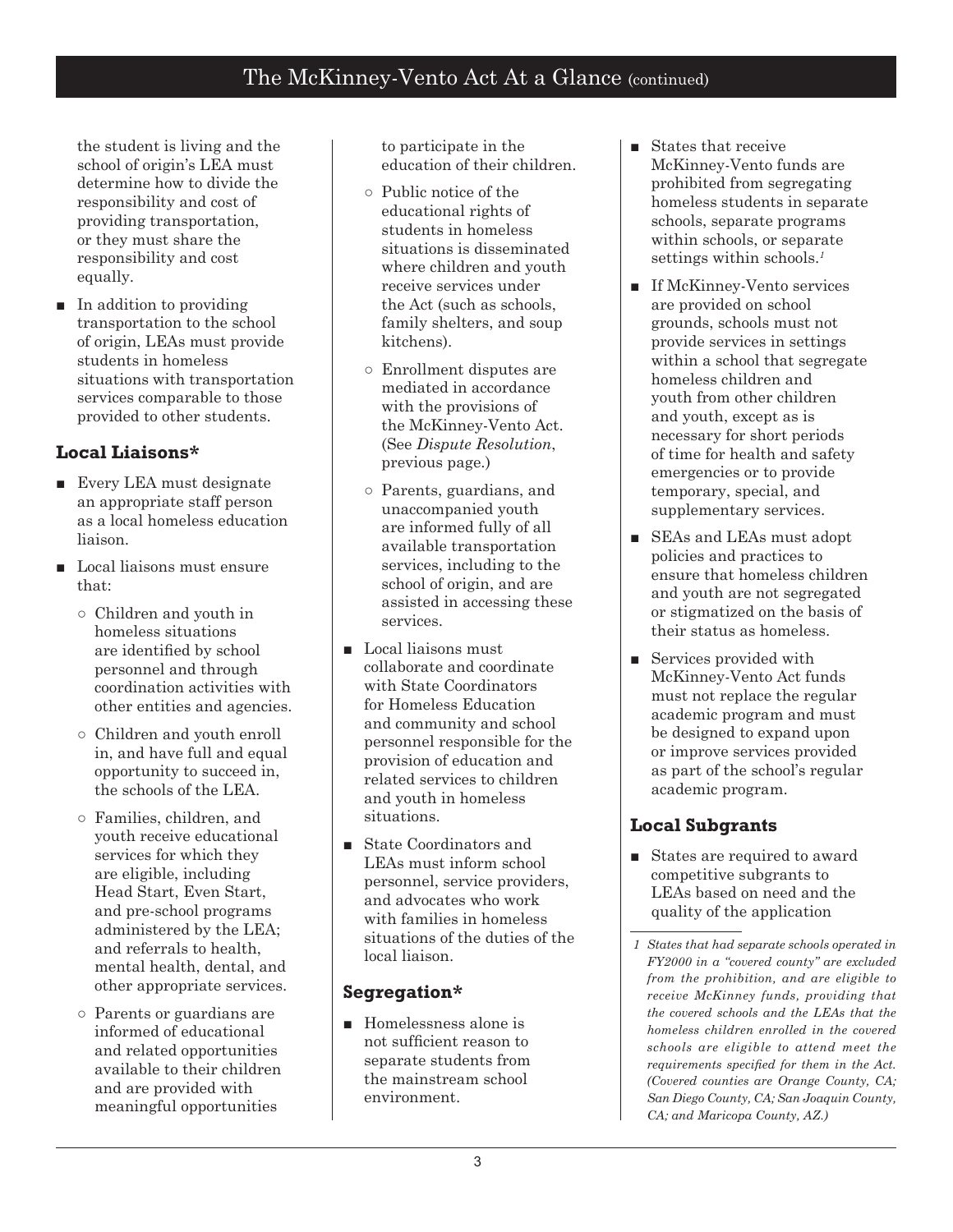submitted.

■ In determining the quality of an application, states must consider the applicant's needs assessment; the types, intensity, and coordination of services to be provided; the involvement of parents or guardians; the extent to which children and youth are integrated into regular education programs; the quality of the applicant's evaluation plan; the extent to which McKinney-Vento services will be coordinated with other available services; and such other measures as the state considers indicative of a high-quality program.

## **Statewide Activities**

The Office of the State Coordinator for Homeless Education must provide technical assistance, in coordination with local liaisons, to all LEAs in order to ensure compliance with the following LEA requirements: school choice/placement, best interest determination, enrollment, enrollment ■

disputes, records, comparable services, coordination, local liaison duties, review and revision of policies, and the prohibition on segregation.

■ States must distribute at least 75% of their McKinney-Vento allocation to LEAs in the form of competitive subgrants, except that states funded at the minimum level must distribute at least 50% of their McKinney-Vento Act allocations to LEAs.

# **Federal Activities**

■ The U.S. Department of Education must periodically collect and disseminate data and information on the number and location of children and youth in homeless situations, the educational services they receive, the extent to which their educational needs are being met, and such other data and information as is determined to be necessary and relevant. The Department is required to coordinate data collection and dissemination with

the agencies and entities that receive McKinney-Vento funds and administer McKinney-Vento programs.

# **Funding**

- The minimum amount of funding that any state can receive is \$150,000, onequarter of one percent of the overall appropriation, or the amount the state received in FY2001. If there are insufficient funds available to allot the minimum amount to each state, the allotments to states will be reduced based on the proportionate share that each state received in the preceding fiscal year.
- \$70 million is authorized for FY2002 and such sums as may be necessary for fiscal years 2003 through 2007.

*The authorized funding level is the ceiling, or maximum amount, that Congress sets for a program. The amount of funding that is actually provided is determined annually by the congressional appropriations process. In FY2008, Congress appropriated \$64 million for the EHCY program.*